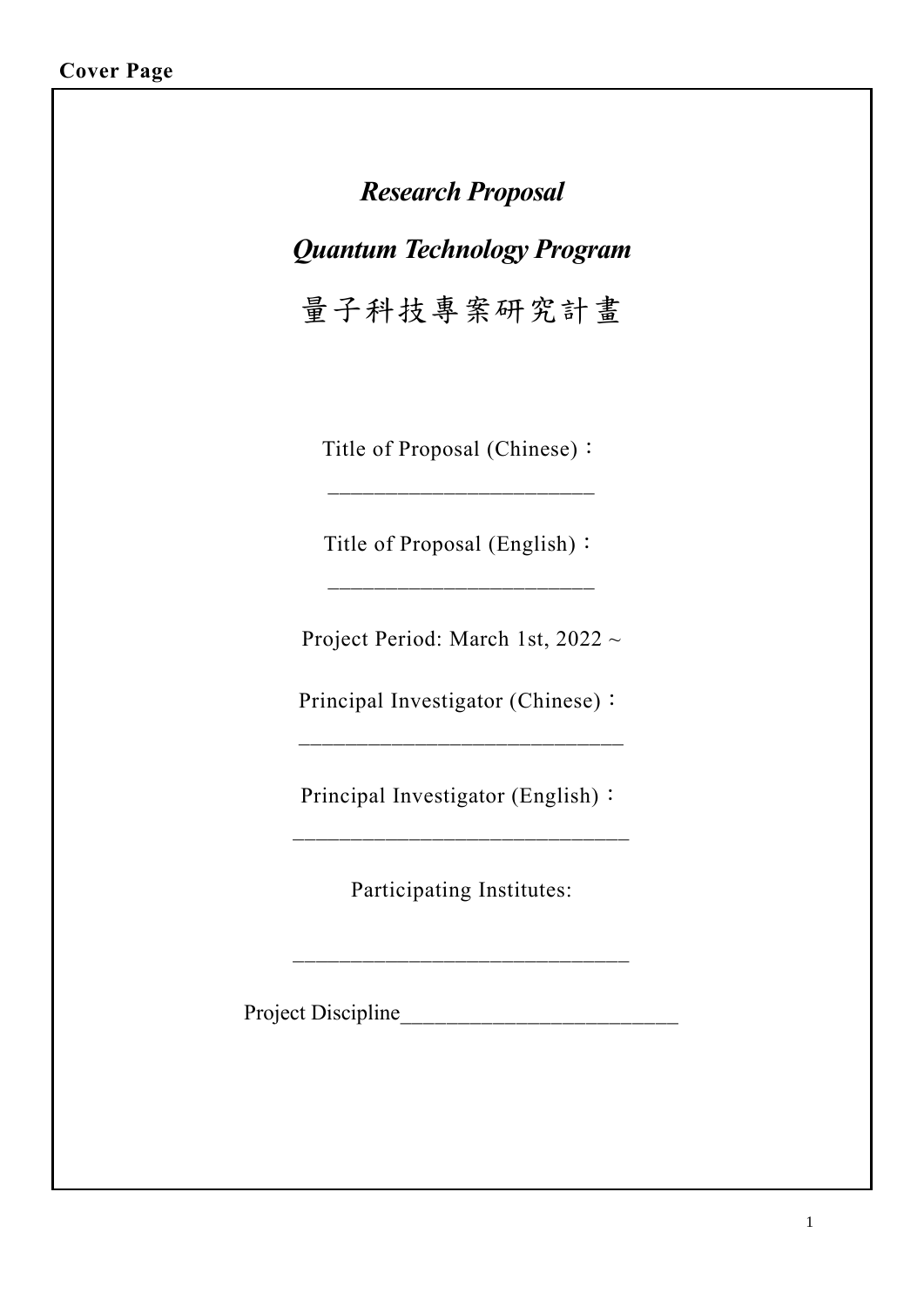Form CC00

## **Table of Contents**

|      | Cover Page (Form CC00) |  |
|------|------------------------|--|
| I.   |                        |  |
| II.  |                        |  |
| III. |                        |  |
|      |                        |  |
| V.   |                        |  |
| VI.  |                        |  |
|      |                        |  |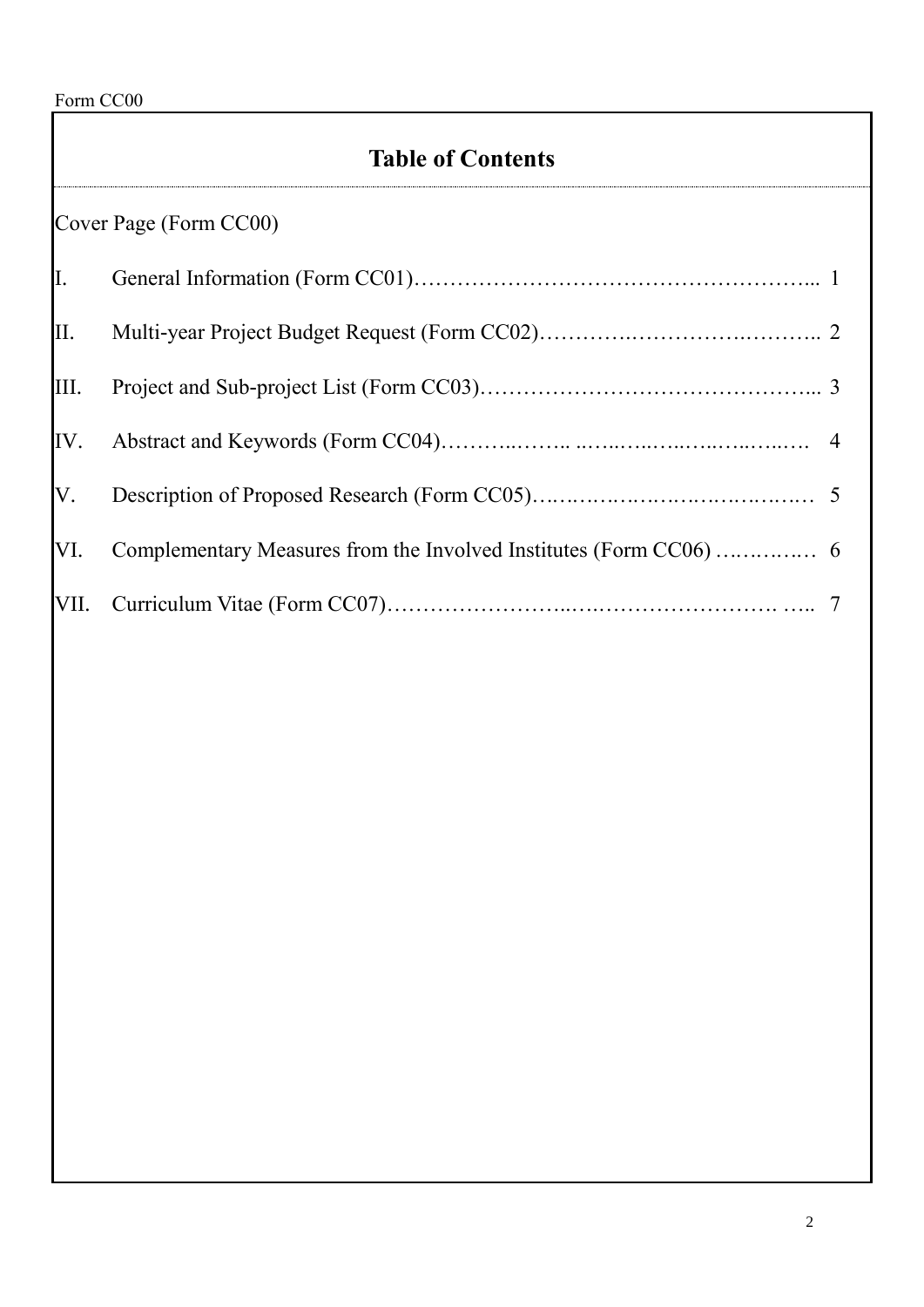# **Research Proposal** *Quantum Technology* **Program**

| <b>I</b> . General Information                                    |         |                                                                                                                                                                                                                                                                                                                                                       |            | <b>Application Number:</b>                                                                                             |  |  |
|-------------------------------------------------------------------|---------|-------------------------------------------------------------------------------------------------------------------------------------------------------------------------------------------------------------------------------------------------------------------------------------------------------------------------------------------------------|------------|------------------------------------------------------------------------------------------------------------------------|--|--|
|                                                                   | Chinese |                                                                                                                                                                                                                                                                                                                                                       |            |                                                                                                                        |  |  |
| Title of Proposal                                                 | English |                                                                                                                                                                                                                                                                                                                                                       |            |                                                                                                                        |  |  |
| Name of<br>Principle                                              | Chinese |                                                                                                                                                                                                                                                                                                                                                       |            | Position                                                                                                               |  |  |
| Investigator (PI)                                                 | English |                                                                                                                                                                                                                                                                                                                                                       |            |                                                                                                                        |  |  |
| Institute/Department                                              |         |                                                                                                                                                                                                                                                                                                                                                       |            |                                                                                                                        |  |  |
| Project Period                                                    |         | February 1st, $2022 \sim$                                                                                                                                                                                                                                                                                                                             |            |                                                                                                                        |  |  |
| Project Discipline                                                |         |                                                                                                                                                                                                                                                                                                                                                       |            |                                                                                                                        |  |  |
| The First-year Budget Request                                     |         |                                                                                                                                                                                                                                                                                                                                                       | <b>USD</b> |                                                                                                                        |  |  |
| The Total Budget Request                                          |         |                                                                                                                                                                                                                                                                                                                                                       | USD        |                                                                                                                        |  |  |
| <b>Corresponding Person</b>                                       |         | Name: (Chinese) (Chinese (English)                                                                                                                                                                                                                                                                                                                    |            |                                                                                                                        |  |  |
|                                                                   |         | Telephone: (Office) (Home) (Mobile)                                                                                                                                                                                                                                                                                                                   |            |                                                                                                                        |  |  |
|                                                                   |         |                                                                                                                                                                                                                                                                                                                                                       |            |                                                                                                                        |  |  |
| Principal Investigators' Affidavit:<br>possible punitive actions. |         | The research proposed in this grant application has not been financially supported by any funding agency. I<br>am aware that any withholding, falsification, or misrepresentation of information could result in administrative<br>actions such as the dismissal of an application or the suspension and/or termination of an award, as well as other |            |                                                                                                                        |  |  |
|                                                                   |         |                                                                                                                                                                                                                                                                                                                                                       |            |                                                                                                                        |  |  |
|                                                                   |         | Principal Investigators of the Sub-projects: ___________________________________                                                                                                                                                                                                                                                                      |            | <u> 1989 - Johann Barbara, martxa amerikana amerikana (h. 1989).</u>                                                   |  |  |
|                                                                   |         |                                                                                                                                                                                                                                                                                                                                                       |            | <u> 1989 - Johann Stoff, deutscher Stoffen und der Stoffen und der Stoffen und der Stoffen und der Stoffen und der</u> |  |  |
|                                                                   |         |                                                                                                                                                                                                                                                                                                                                                       |            | <u> 1980 - Johann Barn, fransk politik (f. 1980)</u>                                                                   |  |  |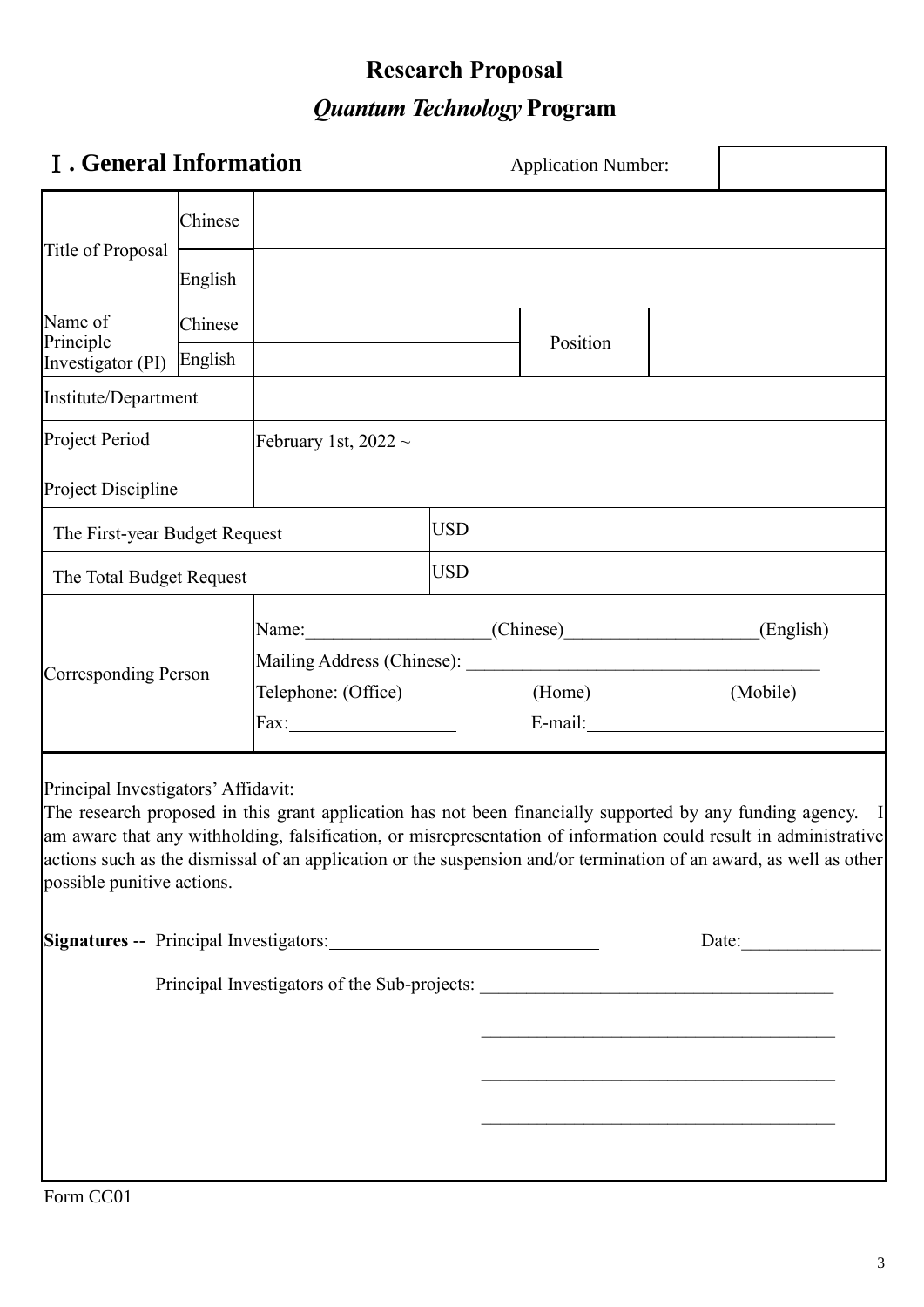# Ⅱ**. 1st-year and Total Project Budget Request:**

unit: 1,000NTD

| Project Year<br>Category/Item                                                                                                                                                                             | 1 <sup>st</sup> Year<br>$(2022/03 -$<br>2023/02) | Sub-total |                         |                       |  |  |  |
|-----------------------------------------------------------------------------------------------------------------------------------------------------------------------------------------------------------|--------------------------------------------------|-----------|-------------------------|-----------------------|--|--|--|
| <b>General Expenses</b>                                                                                                                                                                                   |                                                  |           |                         |                       |  |  |  |
| Personnel                                                                                                                                                                                                 |                                                  |           |                         |                       |  |  |  |
| Consumables                                                                                                                                                                                               |                                                  |           |                         |                       |  |  |  |
| Travel expenses for invited<br>international collaborator to<br>this project<br>(Taiwan inbound)                                                                                                          |                                                  |           |                         |                       |  |  |  |
| Equipment                                                                                                                                                                                                 |                                                  |           |                         |                       |  |  |  |
| International Travel Expenses<br>(Taiwan outbound)                                                                                                                                                        |                                                  |           |                         |                       |  |  |  |
| Overhead                                                                                                                                                                                                  |                                                  |           |                         |                       |  |  |  |
| <b>Total</b><br>$(1USD=30NTD)$                                                                                                                                                                            | <b>NTD</b><br>(USD                               |           | <b>NTD</b><br>(USD      |                       |  |  |  |
| <b>Postdoctoral Research Fellows</b>                                                                                                                                                                      | person(s)                                        |           | person(s)               |                       |  |  |  |
| <b>Other Financial Supports:</b><br>Please indicate any other supports from participating institutes, industrial sectors, or other funding<br>Leave the space below blank if not applicable.<br>agencies. |                                                  |           |                         |                       |  |  |  |
| Name of funding Source                                                                                                                                                                                    | Category/Item of the<br>funding                  |           | <b>Amount Committed</b> | <b>Funding Period</b> |  |  |  |
|                                                                                                                                                                                                           |                                                  |           |                         |                       |  |  |  |
| Administrator Signature of funding source:<br>(please provide proof document(s) if the signature is not available)                                                                                        |                                                  |           |                         |                       |  |  |  |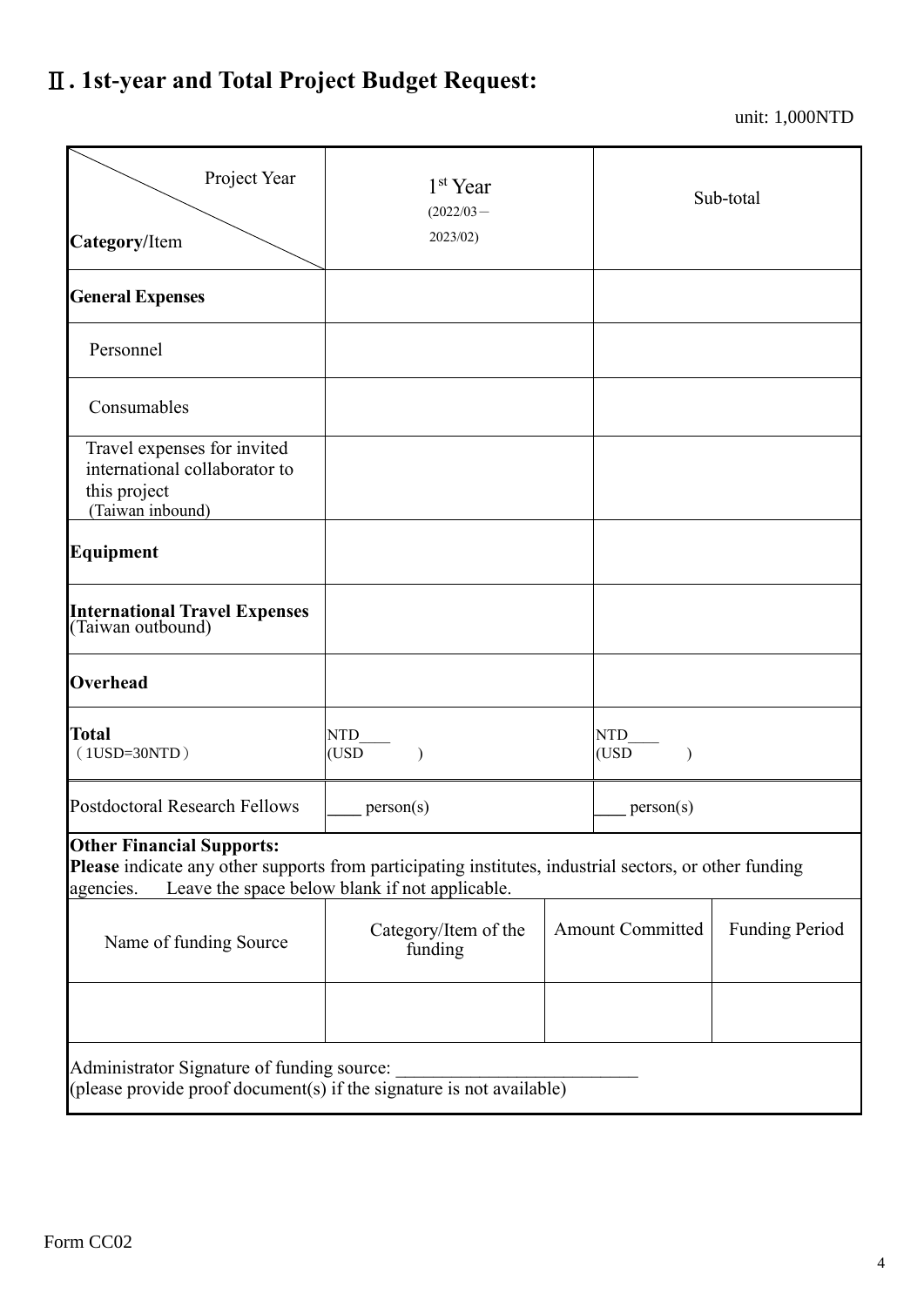| Categories    | Name of PI | Institutute/<br>Department | Position | Project Title | Percentage of<br>Time* |
|---------------|------------|----------------------------|----------|---------------|------------------------|
| Main Project  |            |                            |          |               |                        |
| Sub-project 1 |            |                            |          |               |                        |
| Sub-project 2 |            |                            |          |               |                        |
| Sub-project 3 |            |                            |          |               |                        |
| Sub-project 4 |            |                            |          |               |                        |
| $\bullet$     |            |                            |          |               |                        |
|               |            |                            |          |               |                        |

## Ⅲ**. Project and Sub-project List**

\**Percentage of time is defined here as the ratio of the hours devoted to this project to the total working hours per week for the PI.*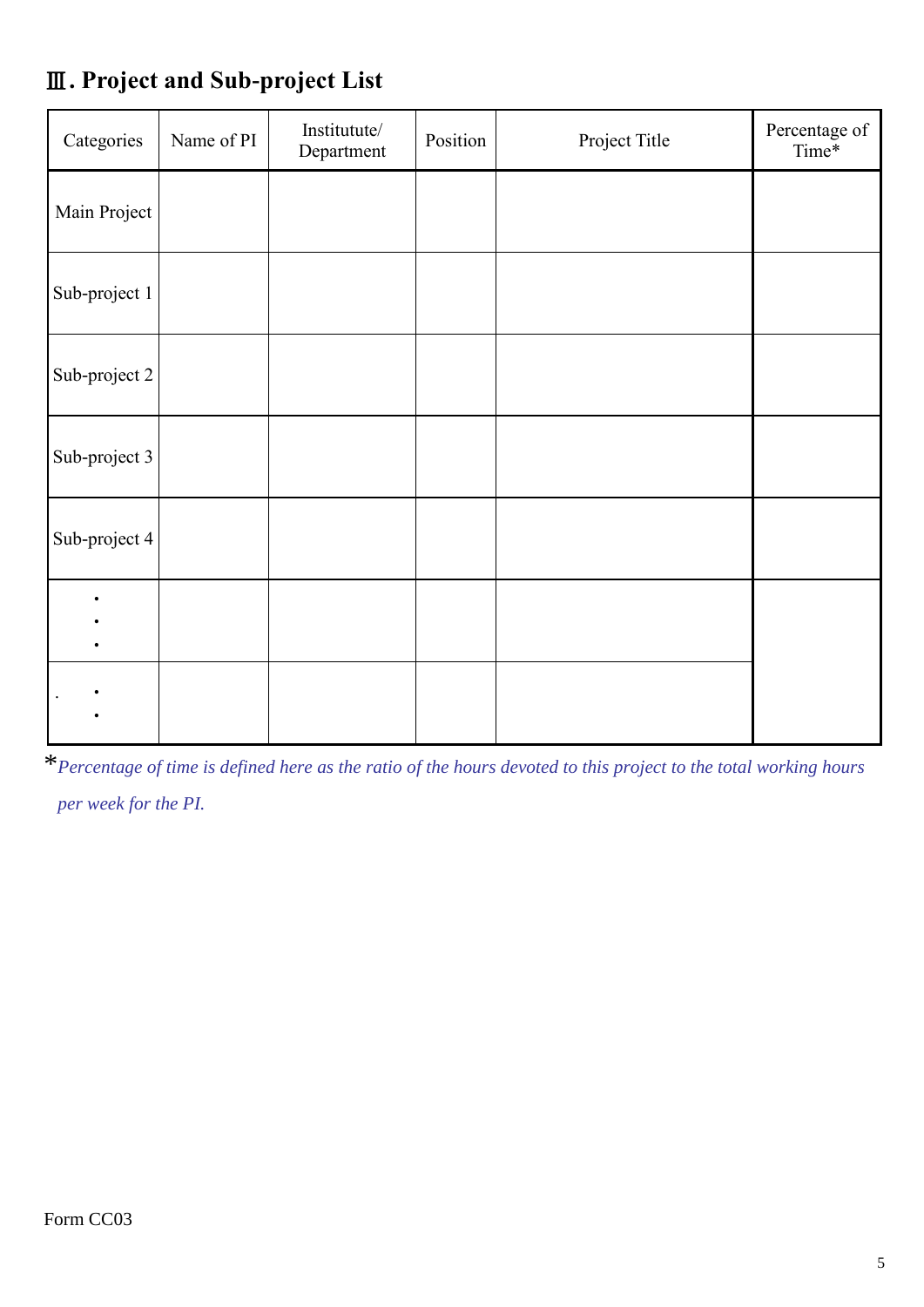#### Ⅳ**. Abstract and Keywords**

**(Formatting:** font type: Times New Roman; size: 12 points; spacing: single-space; page limit: **1**)

**Abstract**

**Keywords:**

Form CC04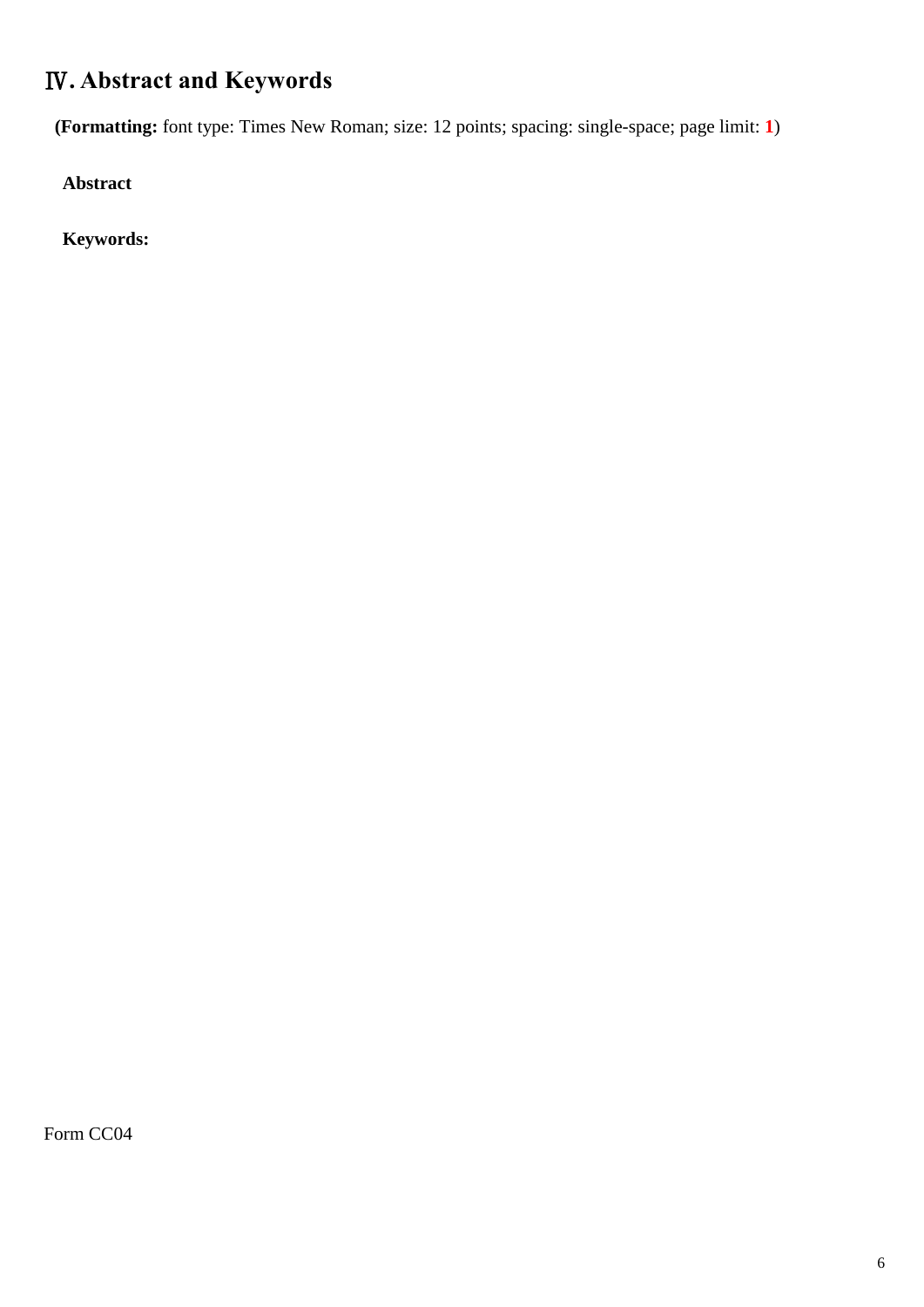#### Ⅴ**. Description of Proposed Research**

Please elaborate the overall proposal and also reason that why this research proposal is worth of being funded.

The contents should include, but not limit to, the background of the proposed studies, the Scientific/technological significance, the specific aims and the research approaches of the proposed project. Please also state the research capacities in terms of the involved research personnel and Institutes.

**(Formatting:** font type: Times New Roman; size:12 points; spacing: single-space; page limit: **5, including tables, figures and references)**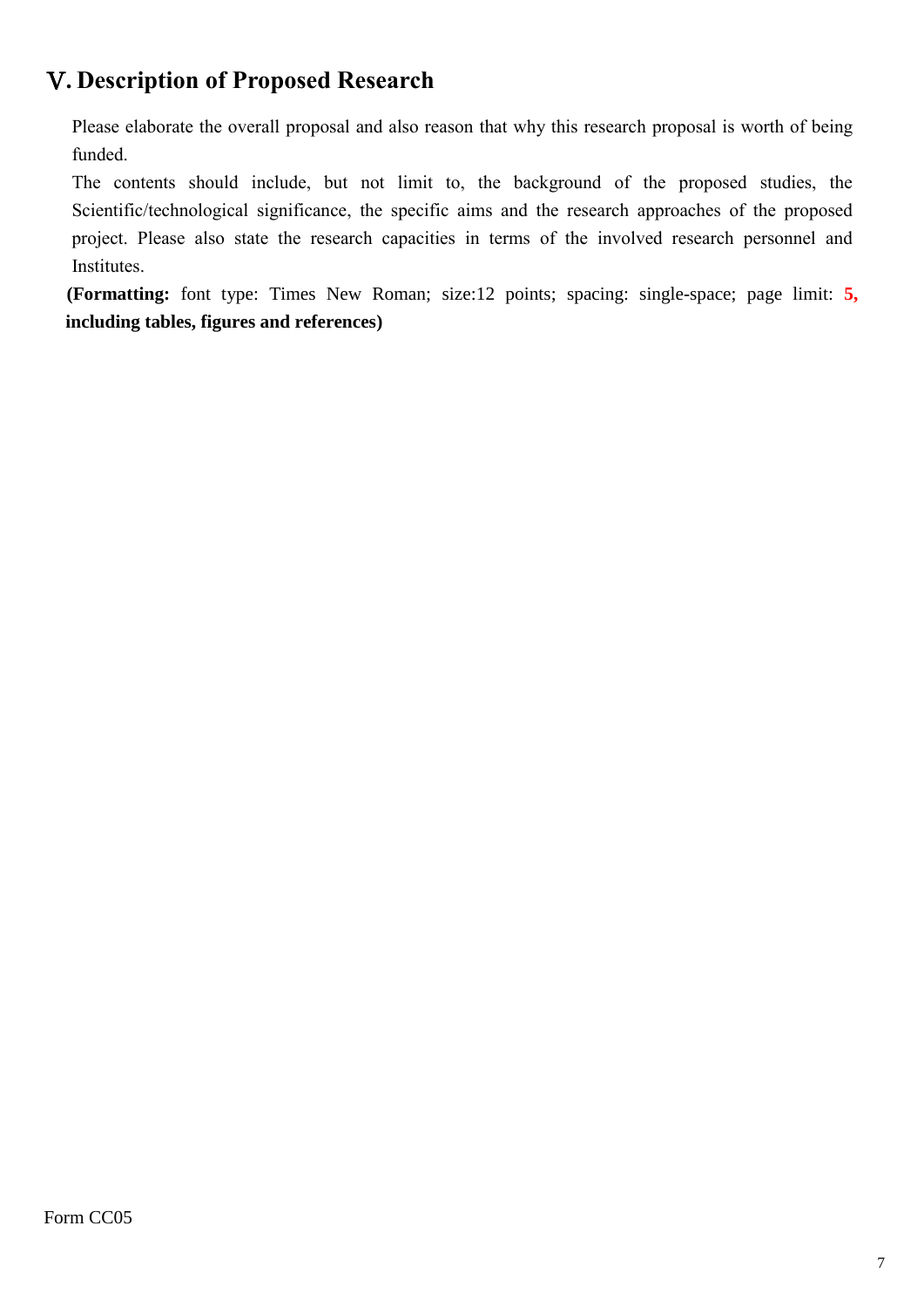#### Ⅵ**. Complementary Measures from the Involved Institutes**

Please describe any complementary measures from the involved Institutes. The support for the project can be in the form of funds, space, and/or research manpower, etc.

**(Formatting:** font type: Times New Roman; size:12 points; spacing: single-space; page limit: **1**)